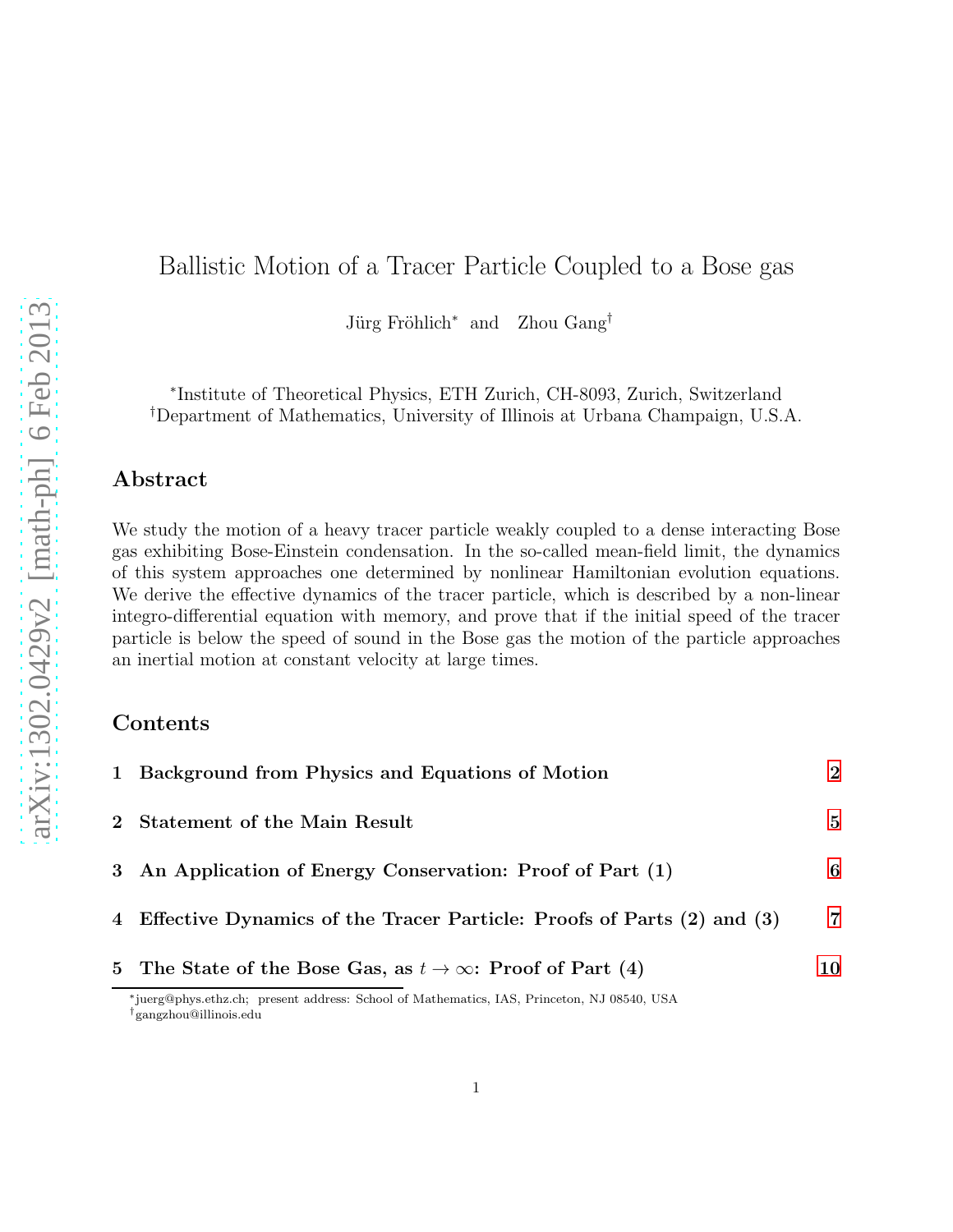#### A Proof of Lemma [4.1](#page-8-0) [11](#page-10-0)

#### <span id="page-1-0"></span>B Proof of Proposition [5.1](#page-10-1) [15](#page-14-0)

#### 1 Background from Physics and Equations of Motion

In this paper we study the motion of a very heavy tracer particle coupled to a very dense, very weakly interacting Bose gas at zero temperature, which exhibits Bose-Einstein condensation. In an interacting Bose gas at positive density and zero temperature, the speed of sound is strictly positive. If the initial speed of the tracer particle is well below the speed of sound in the gas one expects that the motion of the particle will approach a uniform ballistic (inertial) motion at large times. A result in this direction has recently been established in a certain limiting regime (the "mean-field-Bogolubov limit") of the Bose gas in [\[2\]](#page-16-0). In the present paper, we prove some results complementary to those in [\[2\]](#page-16-0) for the same model. (For earlier results on related models, see also [\[7,](#page-16-1) [6\]](#page-16-2).)

We consider a tracer particle of mass  $\Lambda M$  and a Bose gas of density  $\Lambda \rho_0$  with two-body interactions of strength  $\Lambda^{-2}\kappa$ . In the so-called mean-field limit of the quantum system, where  $\Lambda \to \infty$ , see [\[4,](#page-16-3) [1\]](#page-16-4), we obtain the following *classical* equations of motion

<span id="page-1-2"></span><span id="page-1-1"></span>
$$
\dot{X}_t = \frac{P_t}{M}, \qquad \dot{P}_t = -\nabla_X V(X_t) + g \int dx \; \nabla_x W(X_t - x) \{ |\alpha_t(x)|^2 - \frac{\rho_0}{g^2} \}, \tag{1.1}
$$

$$
i\dot{\alpha}_t(x) = \left(-\frac{1}{2m}\Delta + gW(X_t - x)\right)\alpha_t(x) + \kappa\left(\phi * \{|\alpha_t|^2 - \frac{\rho_0}{g^2}\}\right)(x)\ \alpha_t(x),\tag{1.2}
$$

In Eqs. [\(1.1\)](#page-1-1) and [\(1.2\)](#page-1-2),  $X_t \in \mathbb{R}^3$  and  $P_t \in \mathbb{R}^3$  are the position and momentum of the tracer particle at time t, respectively, and  $\alpha_t(x)$  is the Ginzburg-Landau order-parameter field describing the state of the Bose gas at time t, in the mean-field limit; W and  $\phi$  are two-body potentials of short range, with  $\phi$  of positive type, and g and  $\kappa \geq 0$  are coupling constants. The interpretation of  $|\alpha_t(x)|^2$  is that of the density of bosonic atoms at the point x of physical space  $\mathbb{R}^3$ , at time t. The global phase of  $\alpha_t$  is not an observable quantity. The symbol  $*$  in  $(1.2)$  denotes convolution.

Eqs. [\(1.1\)](#page-1-1) and [\(1.2\)](#page-1-2) turn out to be the Hamiltonian equations of motion corresponding to the following Hamilton functional

<span id="page-1-3"></span>
$$
H(X, P, \alpha, \bar{\alpha}) = \frac{P^2}{2M} + V(X) + \int dx \left\{ \frac{1}{2m} |\nabla \alpha(x)|^2 + gW(X - x) (|\alpha(x)|^2 - \frac{\rho_0}{g^2}) \right\} (1.3) + \frac{\kappa}{2} \int \int dx dy \, (|\alpha(y)|^2 - \frac{\rho_0}{g^2}) \phi(y - x) (|\alpha(x)|^2 - \frac{\rho_0}{g^2}).
$$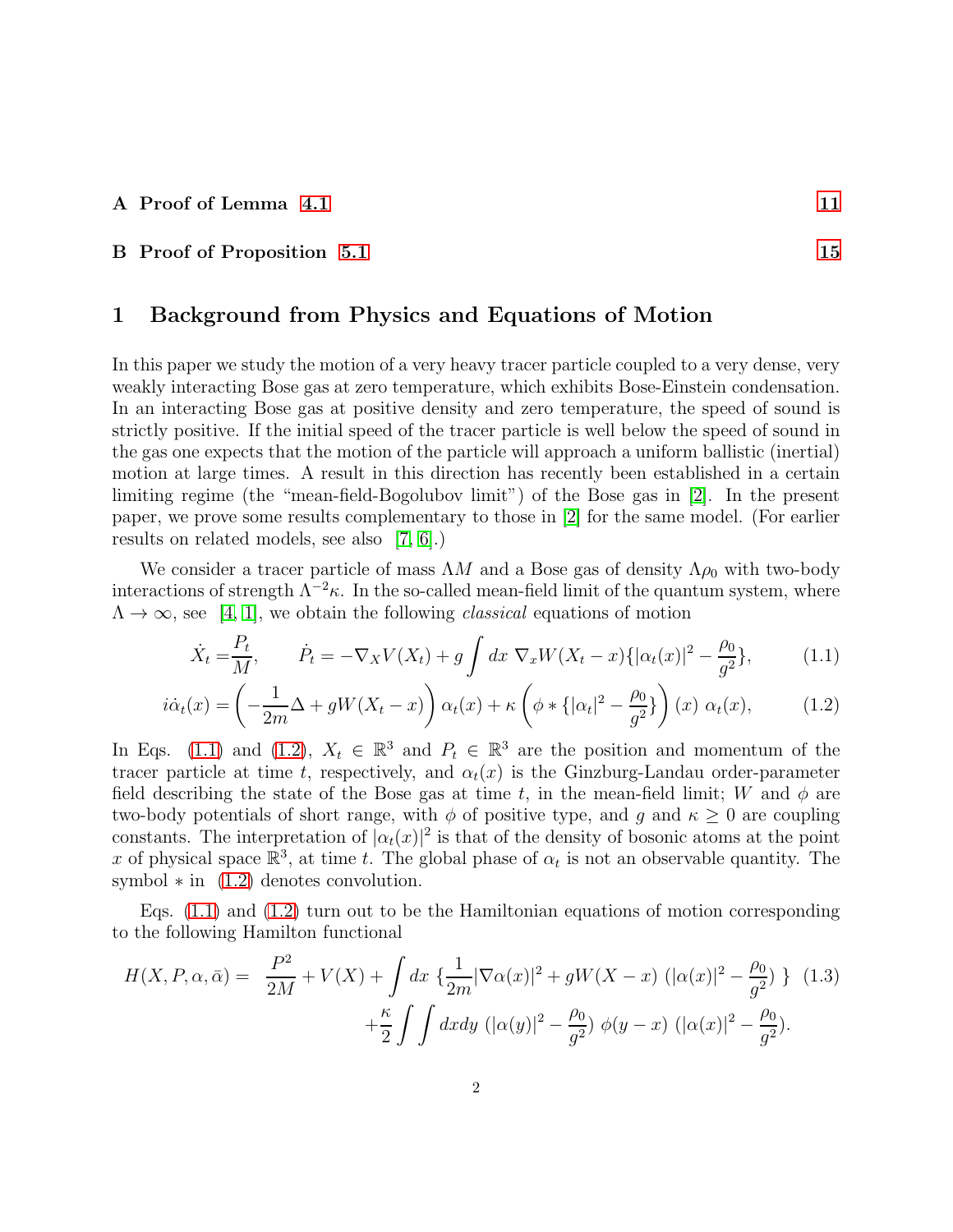The Poisson brackets are given by

$$
\{X^i, X^j\} = \{P_i, P_j\} = 0, \{X^i, P_j\} = \delta^i_j,
$$
\n(1.4)

and

$$
\{\alpha^{\sharp}(x), \alpha^{\sharp}(y)\} = 0, \{\alpha(x), \bar{\alpha}(y)\} = -i\delta(x - y). \tag{1.5}
$$

We impose the conditions that  $\nabla \alpha_t$  is square-integrable in x and that  $|\alpha_t|^2 - \frac{\rho_0}{g^2}$  $\frac{\rho_0}{g^2}$  is integrable. In the present paper, we also require that  $\alpha_t(x) \to \sqrt{\frac{\rho_0}{g^2}}$ , as  $|x| \to \infty$ . This last condition explicitly breaks the gauge invariance,  $\alpha^{\sharp}(x) \to e^{\pm i\theta} \alpha^{\sharp}(x)$ , where  $\theta$  is an arbitrary angle (independent of x and t). Given our boundary conditions on  $\alpha^{\sharp}$  at  $\infty$ , it is natural to define a new function  $\beta$  by

<span id="page-2-2"></span><span id="page-2-1"></span><span id="page-2-0"></span>
$$
\alpha_t(x) = \sqrt{\frac{\rho_0}{g^2}} + \beta_t(x),\tag{1.6}
$$

with  $\beta_t(x) \to 0$ , as  $|x| \to \infty$ . The equations of motion then read

$$
\dot{X}_t = \frac{P_t}{M}, \qquad \dot{P}_t = -\nabla_X V(X_t) + g \int \nabla_x W(X_t - x) \left( |\beta_t(x)|^2 + 2\sqrt{\frac{\rho_0}{g^2}} Re \beta_t(x) \right) dx,
$$
\n(1.7)

$$
i\dot{\beta}_t(x) = \left(-\frac{1}{2m}\Delta + gW(X_t - x)\right)\beta_t(x) + \sqrt{\rho_0}W(X_t - x)
$$

$$
+\kappa \left(\phi * \left(|\beta_t|^2 + 2\sqrt{\frac{\rho_0}{g^2}}Re\beta_t\right)\right)(x)\left(\beta_t(x) + \sqrt{\frac{\rho_0}{g^2}}\right).
$$
(1.8)

The Hamilton functional giving rise to these equations is obtained from [\(1.3\)](#page-1-3) after insertion of Eq. [\(1.6\)](#page-2-0). It is easy to see that, under rather weak assumptions on the potentials W and  $\phi$ , Eqs. [\(1.7\)](#page-2-1) and [\(1.8\)](#page-2-2) have static solutions, and that if the external force vanishes  $(V \equiv 0)$  they have "traveling wave solutions", provided the speed of the particle is smaller than or equal to the speed of sound in the Bose gas; see [\[5,](#page-16-5) [2\]](#page-16-0). These solutions correspond to an inertial motion of the tracer particle at constant velocity, and the particle is accompanied by a "splash" (a coherent cloud) of atoms from the Bose gas. (Quantum mechanically, this splash corresponds to a coherent state of gas atoms and causes decoherence in particleposition space, which allows for an essentially "classical" detection of the particle trajectory.) If, initially, the speed of the tracer particle is larger than the speed of sound it emits sound waves – Cherenkov radiation – into the condensate, which causes friction. As a consequence, the particle loses kinetic energy until its speed has dropped to the speed of sound in the Bose gas. This phenomenon has been analyzed for a simple model (the B-model defined below) in [\[4\]](#page-16-3); (work on Cherenkov radiation in more complicated models is presently carried out).

The following models are of interest (see [\[5,](#page-16-5) [4\]](#page-16-3)):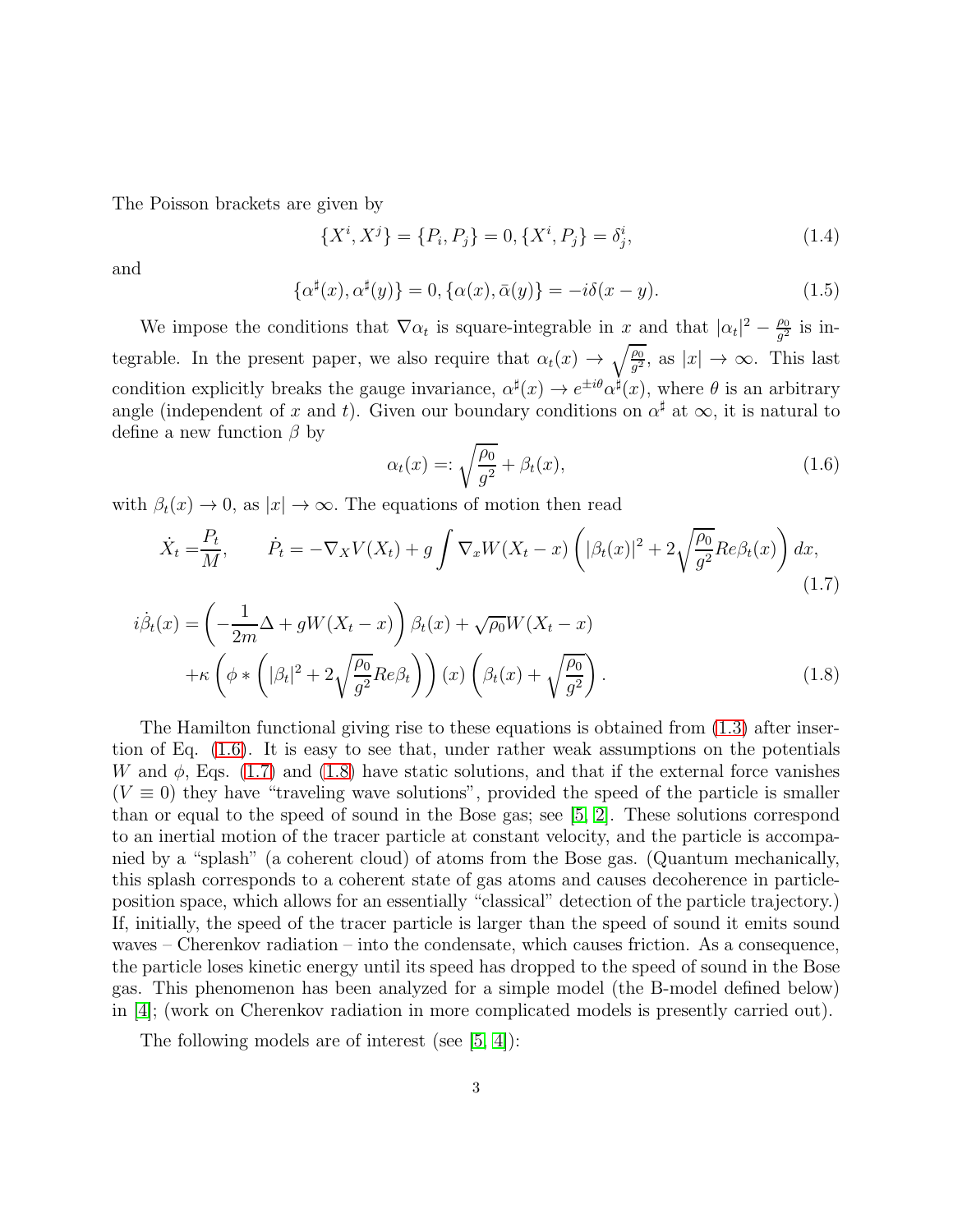- B -Model:  $\kappa = 0$  (ideal Bose gas),  $g \to 0$ , see [\[4\]](#page-16-3).
- C -Model:  $\kappa = 0$ , but  $g \neq 0$ ; see [\[3\]](#page-16-6).
- E -Model:  $2\kappa \rho_0/g^2 := \lambda = \text{const.}$ , with  $g, \kappa \to 0$  ("Bogolubov limit").
- G -Model:  $\kappa > 0$  and  $q \neq 0$ .

In this paper, we focus our attention on the E-model, with  $V \equiv 0$  and  $\phi(x) = \delta(x)$ . The equations of motion then take the form

$$
\dot{X}_t = \frac{1}{M} P_t, \ \dot{P}_t = \sqrt{\rho_0} Re \langle \nabla_x W^{X_t}, \ \beta_t \rangle \tag{1.9}
$$

$$
i\dot{\beta}_t = -\frac{1}{2m}\Delta\beta_t + \lambda Re\beta_t + \sqrt{\rho_0}W^{X_t},\tag{1.10}
$$

where

<span id="page-3-2"></span><span id="page-3-1"></span><span id="page-3-0"></span>
$$
W^X(x) := W(X - x).
$$
\n(1.11)

The speed of sound is given by  $\sqrt{\frac{\lambda}{2n}}$  $\frac{\lambda}{2m}$ .

The Hamilton functional of the E-model is

$$
H(X,P;\ \bar{\beta},\beta) := \frac{|P|^2}{2M} + \frac{1}{2m} \int_{\mathbb{R}^3} |\nabla \beta|^2 dx + \lambda \int_{\mathbb{R}^3} |Re\beta|^2 dx + 2\sqrt{\rho_0} \int_{\mathbb{R}^3} W^X Re\beta dx. \tag{1.12}
$$

In the subsonic regime the equations of motion have a family of solutions describing inertial particle motion ("traveling-wave solutions"). The existence and stability of these solutions has been studied in [\[2\]](#page-16-0). In this paper we extend the results of [\[2\]](#page-16-0). We consider initial conditions at time  $t = 0$  with the properties that  $\beta_0$  is "small" in a suitable sense, i.e., the state of the Bose gas is close (or equal) to the ground state  $\beta_0 = 0$ , and that the initial speed of tracer particle is well below the speed of sound  $\sqrt{\frac{\lambda}{2n}}$  $\frac{\lambda}{2m}$ . We prove that if the interaction potential  $W$  is sufficiently weak the particle will approach an inertial motion at a constant speed below the speed of sound, as time  $t \to \infty$ .

Our paper is organized as follows: In Section [2,](#page-4-0) we describe our main result – Theorem 2.1 – which has four parts. Part (1) is proven in Section 3, parts (2) and (3) in Section 4, and the proof is concluded in Section 5. Some technical matters are dealt with in two appendices.

*Notations*: By  $\mathcal{H}^k$ , 1, 2, 3,  $\cdots$ , we denote the Sobolev spaces of complex-valued functions on  $\mathbb{R}^3$  equipped with the norms

$$
||f||_{\mathcal{H}^k} := ||(1-\Delta)^{\frac{k}{2}}f||_2.
$$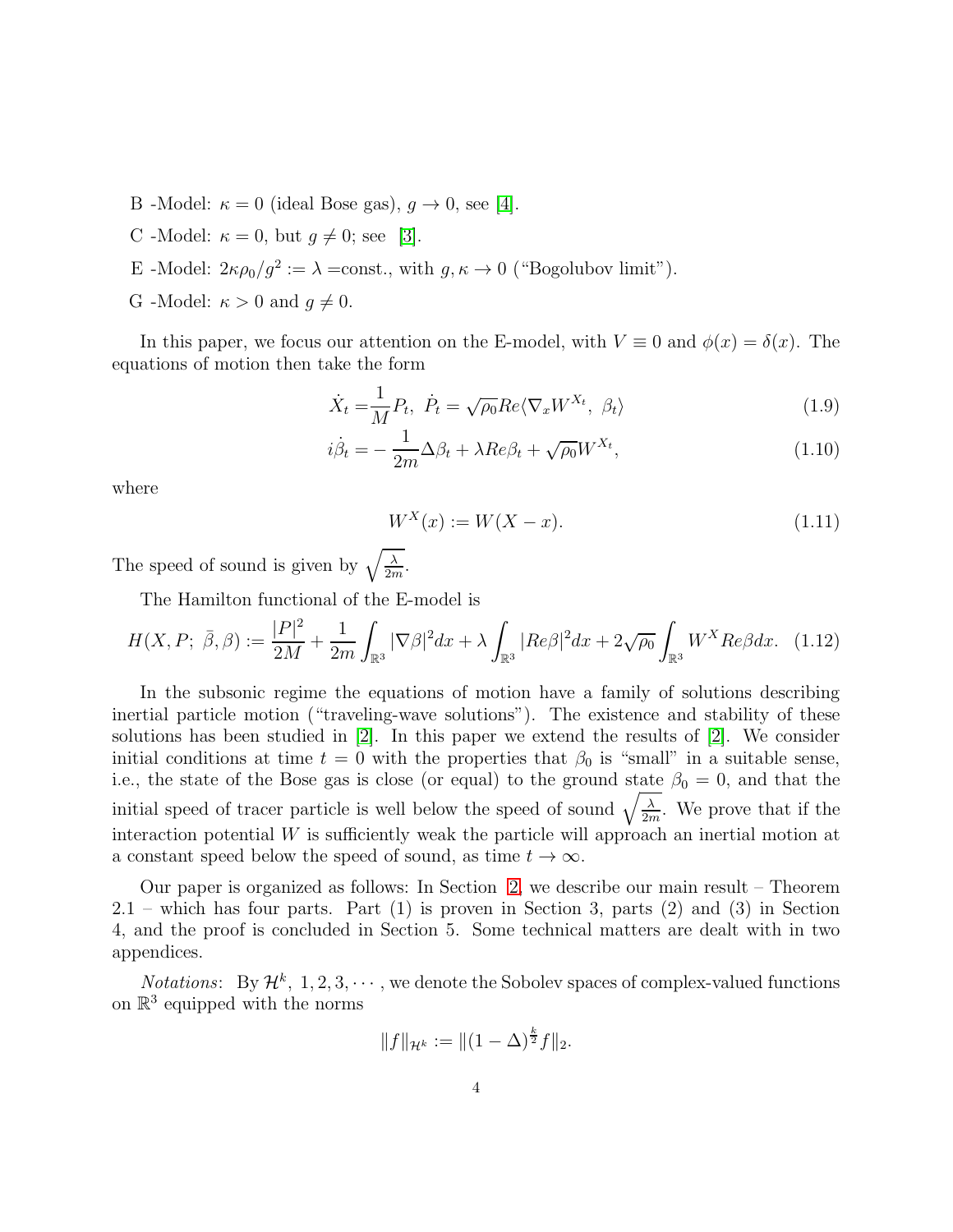For positive quantities a and b, the meaning of " $a \lesssim b$ " is that there exists a positive constant C such that  $a \leq Cb$ . The scalar product of two square-integrable functions, f and g, on  $\mathbb{R}^3$ is given by

$$
\langle f, g \rangle := \int \bar{f}(x) g(x) \ dx.
$$

### Acknowledgements

We are indebted to Daniel Egli, Arick Shao and Israel Michael Sigal for numerous very illuminating discussions. Our collaboration on the problems solved in this paper has been made possible by a stay at the Institute for Advanced Study in Princeton. We wish to thank our colleagues and the staff at the Institute for hospitality. The stay of J.F. at IAS has been supported by 'The Fund for Math' and 'The Monell Foundation'.

#### <span id="page-4-0"></span>2 Statement of the Main Result

In this section we describe the hypotheses on the potential  $W$  and on the choice of initial conditions (see hypotheses  $(A)$  and  $(B)$ , below) and state our main results.

<span id="page-4-1"></span>**Theorem 2.1.** Suppose the potential W is smooth, spherically symmetric and of rapid decay at spatial  $\infty$ , and suppose that the positive constants M, m and  $\lambda$  are of order 1, and the constant  $\rho_0 > 0$  is sufficiently small.

Then there exists a positive constant  $\epsilon_0$ , such that

- (A) if initially the state of the Bose gas is close to the ground state,  $\beta = 0$ , specifically if  $||(1 + |x|^2)^{\frac{5}{2}} \beta_0||_{\mathcal{H}^3} \leq \epsilon_0$ , and
- $(B)$  if the initial speed of the tracer particle is below the speed of sound in the Bose gas by a sufficient margin, specifically if  $|v_0| = \frac{1}{M}$  $\frac{1}{M}|P_0|$  is such that  $|v_0| \leq \sqrt{\frac{\lambda}{2m}} - \epsilon_0$ ,

the following results hold true:

- (1) For any time  $t \geq 0$ , the speed  $|v_t| = \frac{|P_t|}{M}$  $\frac{P_t}{M}$  of the tracer particle is strictly below the speed of sound, i.e.,  $|v_t| \leq \sqrt{\frac{\lambda}{2m}} - C(\epsilon_0, \rho_0)$ , for some  $C(\epsilon_0, \rho_0) > 0$ .
- $(2)$  At large times, the motion of the tracer particle approaches a uniform ballistic (inertial) motion: There exists some  $P_{\infty} \in \mathbb{R}^3$ , satisfying  $\frac{1}{M}|P_{\infty}| < \sqrt{\frac{\lambda}{2n}}$  $\frac{\lambda}{2m}$ , such that  $P_t \to P_{\infty}$ , as  $t\to\infty$ .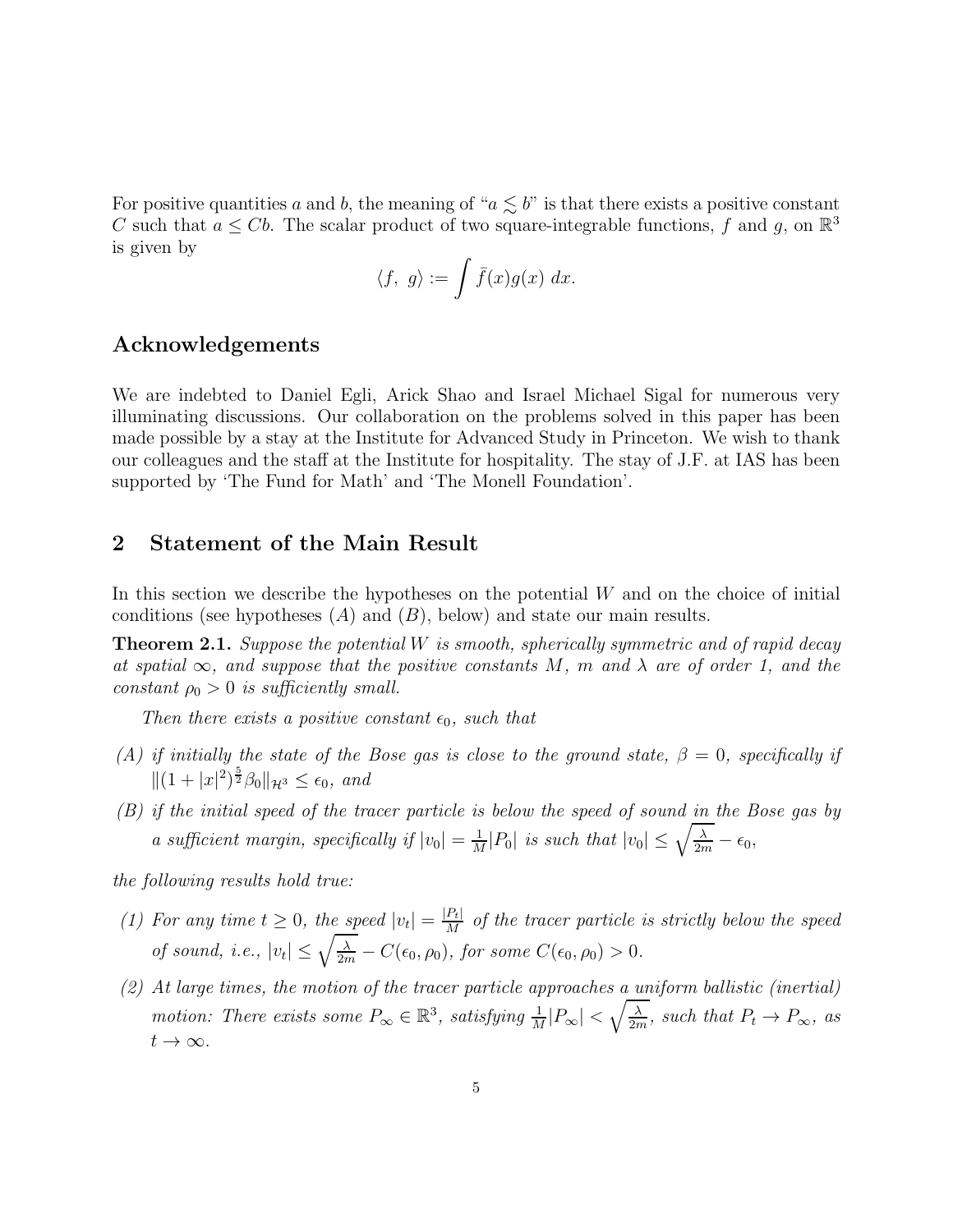- (3) In an inertial coordinate system moving with velocity  $\frac{1}{M}P_{\infty}$ , the particle will come to rest, i.e., there exists  $X_{\infty} \in \mathbb{R}^3$  such that  $X_t - \frac{1}{M}$  $\frac{1}{M}P_{\infty}t \to X_{\infty}$ , as  $t \to \infty$ ,
- (4) The wave function  $\beta_t$  describing the state of the Bose gas approaches a "traveling wave" accompanying the particle, in the sense that there exists a function  $\beta_{\infty} \in L^2(\mathbb{R}^3)$  with the property that

$$
||(1+|x-X_t|)^{-1}[\beta_t-\beta_\infty(\cdot-X_t)]||_\infty\to 0, \text{ as } t\to\infty.
$$

This theorem is proven in the remainder of our paper.

As a preliminary to the proof of Theorem [2.1,](#page-4-1) one must establish local and global wellposedness of the equations of motion [\(1.9\)](#page-3-0) and [\(1.10\)](#page-3-1). This is easy, because, for an arbitrary given particle trajectory  $\{X_t\}_{0\leq t<\infty}$ , the equation for  $\beta_t$ , i.e., Eq. [\(1.10\)](#page-3-1), is linear. Details can be found in [\[2\]](#page-16-0) and will not be repeated here.

## <span id="page-5-0"></span>3 An Application of Energy Conservation: Proof of Part (1)

To prove part (1) of Theorem 2.1, we make use of energy conservation, which holds because [\(1.9\)](#page-3-0) and [\(1.10\)](#page-3-1) are the equations of motion of an autonomous Hamiltonian system.

The only non-positive term in the Hamilton functional [\(1.12\)](#page-3-2) is  $2\sqrt{\rho_0} \int_{\mathbb{R}^3} W^X Re \beta \ dx$ . This term can be bounded by applying the Schwarz inequality, which yields

$$
2\sqrt{\rho_0} \big| \int_{\mathbb{R}^3} Re\beta W^X dx \big| \leq \lambda \int_{\mathbb{R}^3} (Re\beta)^2 dx + \frac{4\rho_0}{\lambda} \int_{\mathbb{R}^3} (W^X)^2 dx
$$

$$
= \lambda \int_{\mathbb{R}^3} (Re\beta)^2 dx + \frac{4\rho_0}{\lambda} \int_{\mathbb{R}^3} W^2 dx. \tag{3.1}
$$

Putting this estimate back into the Hamilton functional  $H$  (see [\(1.12\)](#page-3-2)), and using our assumptions on the initial conditions, we obtain

$$
H(X_0, P_0, \beta_0, \bar{\beta}_0) \le \frac{|P_0|^2}{2M} + \frac{1}{2m} \int_{\mathbb{R}^3} |\nabla \beta_0|^2 dx + 2\lambda \int_{\mathbb{R}^3} |Re \beta_0|^2 dx + \frac{4\rho_0}{\lambda} \int_{\mathbb{R}^3} W^2 dx.
$$

For any time t, Eqs.  $(1.12)$  and  $(3.1)$  also yield the lower bound

<span id="page-5-1"></span>
$$
H(X_t, P_t, \beta_t, \bar{\beta}_t) \ge \frac{|P_t|^2}{2M} - \frac{4\rho_0}{\lambda} \int_{\mathbb{R}^3} W^2 dx.
$$

These upper and lower bounds, together with *energy conservation*, i.e.,  $H(X_t, P_t, \beta_t, \bar{\beta}_t) =$  $H(X_0, \overline{P_0}, \beta_0, \overline{\beta_0})$ , imply that there is a constant  $c > 0$  such that, for any time t,

$$
|P_t|^2 \le |P_0|^2 + c(||\beta_0||_{H^1}^2 + \rho_0).
$$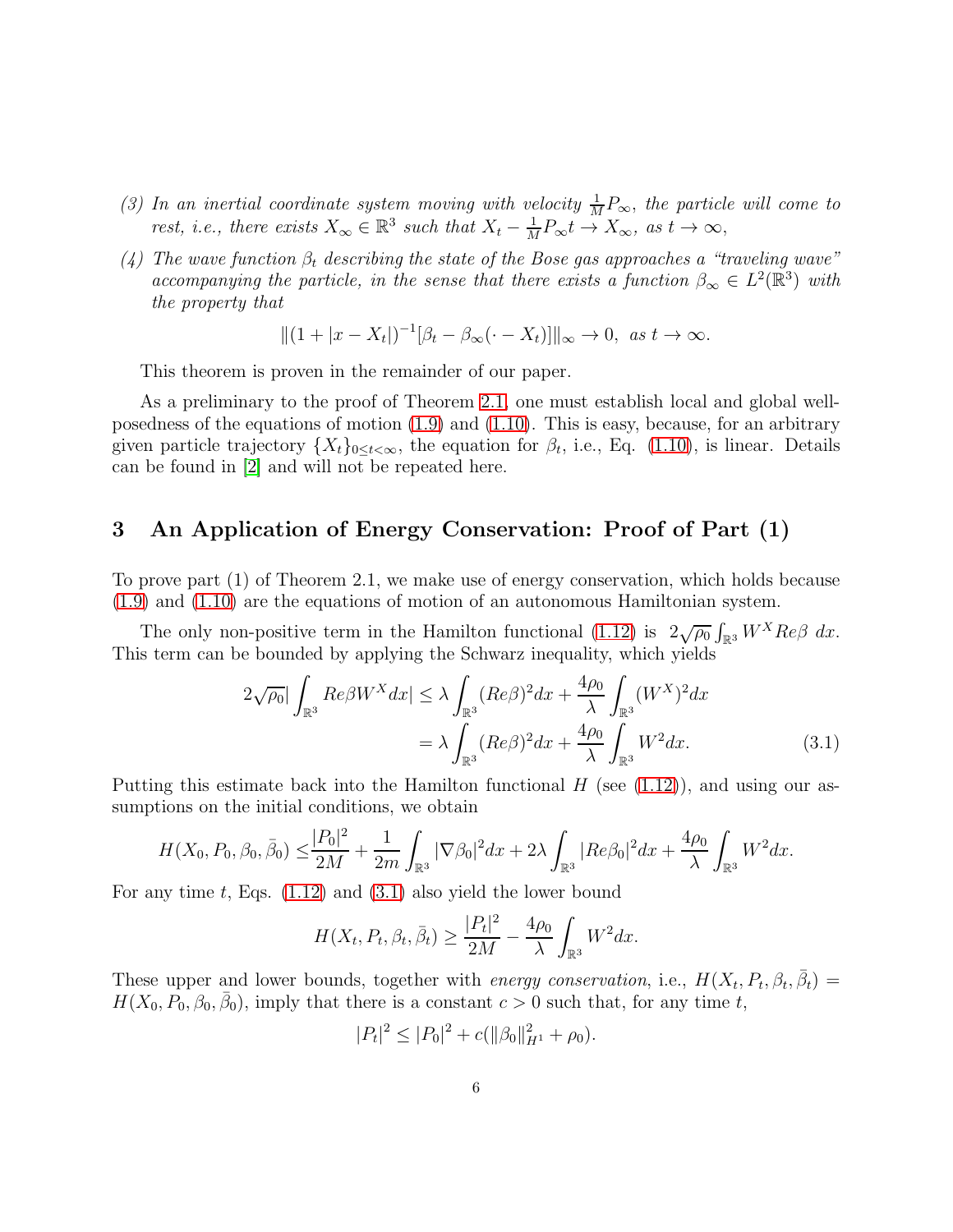Hence if  $v_{\text{max}} := \frac{1}{M} [|P_0|^2 + c(||\beta_0||_{H^1}^2 + \rho_0)]^{\frac{1}{2}} < \sqrt{\frac{\lambda}{2n}}$  $\frac{\lambda}{2m}$  then it follows that, for any time t,

$$
|v_t| = \frac{|P_t|}{M} \le v_{\text{max}} < \sqrt{\frac{\lambda}{2m}} \,,\tag{3.2}
$$

i.e., the speed of the tracer particle remains strictly in the subsonic regime, for all times t. This proves Part (1) of Theorem [2.1.](#page-4-1)

# <span id="page-6-0"></span>4 Effective Dynamics of the Tracer Particle: Proofs of Parts (2) and (3)

To start with our proofs of parts (2) and (3) of Theorem [2.1](#page-4-1) we recast the equations of motion in a convenient form. We observe that equation [\(1.10\)](#page-3-1) is merely real-linear, rather than complex-linear, in  $\beta_t$ , and hence it is convenient to rewrite it as a system of equations for  $\text{Re}\beta_t$  and  $\text{Im}\beta_t$ .

We define a vector function  $\mathbf{h}_t: \ \mathbb{R}^3 \to \mathbb{R}^2$  by

$$
\mathbf{h}_t(x - X_t) = \begin{bmatrix} \text{Re}\beta_t(x) \\ \text{Im}\beta_t(x) \end{bmatrix}
$$

Then  $(1.9)$  and  $(1.10)$  become

$$
\dot{X}_t = \frac{1}{M} P_t, \quad \dot{P}_t = \sqrt{\rho_0} \langle \begin{bmatrix} \nabla_x W \\ 0 \end{bmatrix}, \mathbf{h}_t \rangle,\tag{4.1}
$$

<span id="page-6-4"></span><span id="page-6-3"></span><span id="page-6-2"></span><span id="page-6-1"></span>.

$$
\dot{\mathbf{h}}_t = H(t)\mathbf{h}_t - \sqrt{\rho_0} \begin{bmatrix} 0 \\ W \end{bmatrix},\tag{4.2}
$$

where  $H(t)$  is the  $2 \times 2$  matrix operator given by

$$
H(t) := \begin{bmatrix} \frac{1}{M} P_t \cdot \nabla_x & -\frac{1}{2m} \Delta \\ -\left(-\frac{1}{2m} \Delta + \lambda\right) & \frac{1}{M} P_t^2 \cdot \nabla_x \end{bmatrix} . \tag{4.3}
$$

To further simplify the equations, we define a new vector function,  $\delta_t$ , by

$$
\mathbf{h}_{t} = \sqrt{\rho_{0}} H^{-1}(t) \begin{bmatrix} 0 \\ W \end{bmatrix} + \delta_{\mathbf{t}}.
$$
 (4.4)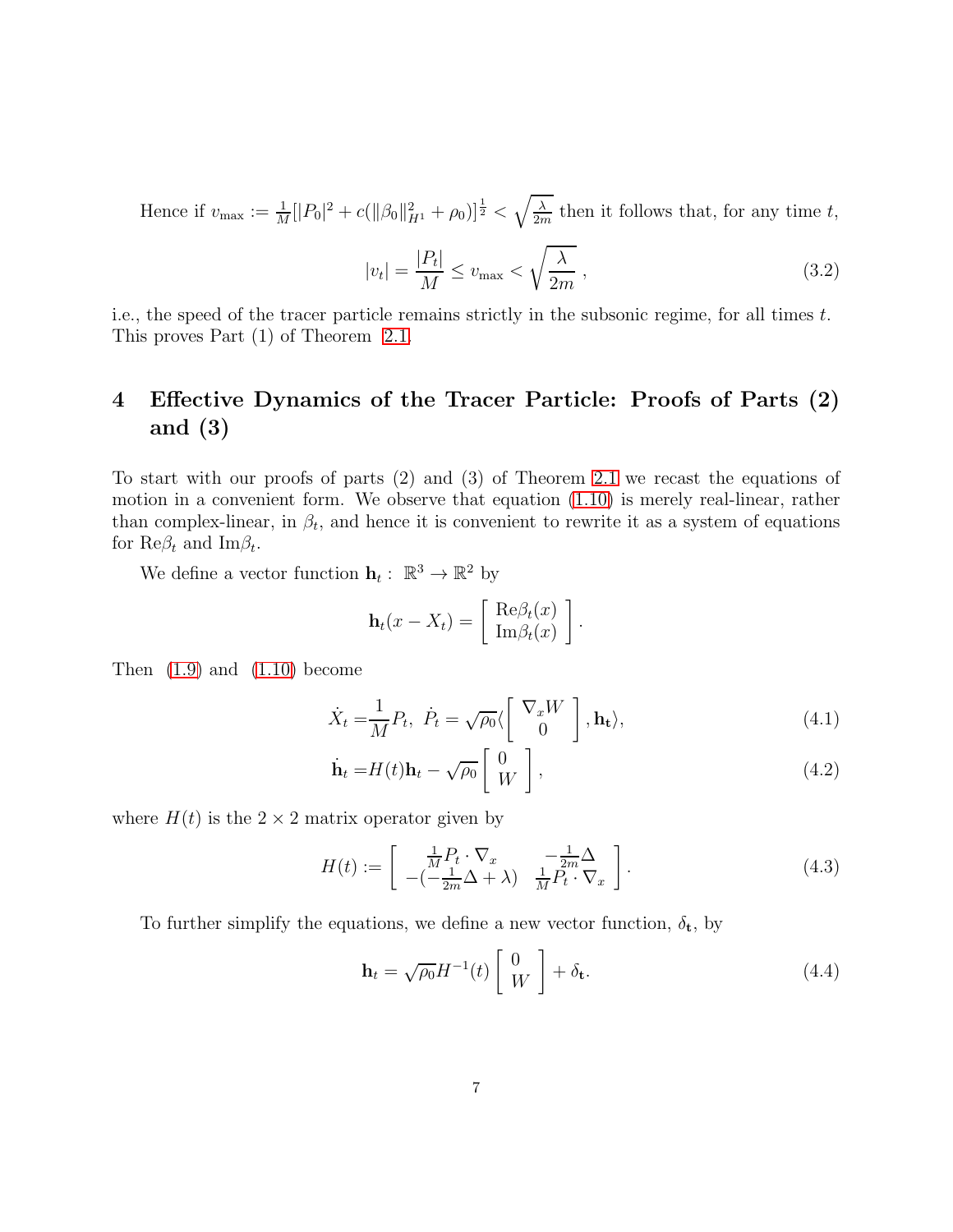Rewriting Eqs. [\(4.1\)](#page-6-1) and [\(4.2\)](#page-6-2) in terms of  $\delta_t$ , we find the equations

$$
\dot{X}_t = \frac{1}{M} P_t, \quad \dot{P}_t = \sqrt{\rho_0} \langle \begin{bmatrix} \nabla_x W \\ 0 \end{bmatrix}, \delta_t \rangle, \tag{4.5}
$$

$$
\dot{\delta}_t = H(t)\delta_t + \frac{\sqrt{\rho_0}}{M}H^{-2}(t)\dot{P}_t \cdot \nabla_x \begin{bmatrix} 0 \\ W \end{bmatrix}.
$$
\n(4.6)

The initial condition for  $\delta$  is given by

<span id="page-7-3"></span><span id="page-7-2"></span><span id="page-7-1"></span><span id="page-7-0"></span>
$$
\delta_0 = -\sqrt{\rho_0} H^{-1}(0) \begin{bmatrix} 0 \\ W \end{bmatrix} + \mathbf{h_0},\tag{4.7}
$$

and, in the equation for  $\dot{P}_t$ , we have used the fact that  $\begin{bmatrix} \nabla_x W \\ 0 \end{bmatrix}$  $\theta$  $\Big] \perp H^{-1}(t)$  $\begin{bmatrix} 0 \end{bmatrix}$ W 1 . (To verify this claim, we determine the explicit expression for  $\bar{H}^{-1}(t)$  and use the fact that W is spherically symmetric – the details are straightforward.)

Applying Duhamel's principle to equation [\(4.6\)](#page-7-0) we find that

$$
\delta_{\mathbf{t}} = U(t,0)\delta_{\mathbf{0}} + \frac{\sqrt{\rho_0}}{M} \int_0^t U(t,s)H^{-2}(s)\dot{P}_s \cdot \nabla_x \, ds \begin{bmatrix} 0 \\ W \end{bmatrix}
$$
  
= U(t,0)**h**<sub>0</sub> -  $\sqrt{\rho_0}U(t,0)H^{-1}(0) \begin{bmatrix} 0 \\ W \end{bmatrix} + \frac{\sqrt{\rho_0}}{M} \int_0^t U(t,s)H^{-2}(s)\dot{P}_s \cdot \nabla_x \, ds \begin{bmatrix} 0 \\ W \end{bmatrix},$  (4.8)

where  $U(t, s)$  is the propagator (from time s to time t) generated by the time-dependent operator  $H(\cdot)$ , and we have used the expression for  $\delta_0$  in [\(4.7\)](#page-7-1).

We now insert Eq.  $(4.8)$  into the equation of motion  $(4.5)$  for  $P_t$  to obtain

<span id="page-7-4"></span>
$$
\dot{P}_t = \sqrt{\rho_0} \langle \begin{bmatrix} \nabla_x W \\ 0 \end{bmatrix}, U(t, 0) \mathbf{h_0} \rangle
$$
  
\n
$$
- \rho_0 \langle \begin{bmatrix} \nabla_x W \\ 0 \end{bmatrix}, U(t, 0) H^{-1}(0) \begin{bmatrix} 0 \\ W \end{bmatrix} \rangle
$$
  
\n
$$
+ \frac{\rho_0}{M} \langle \begin{bmatrix} \nabla_x W \\ 0 \end{bmatrix}, \int_0^t U(t, s) H^{-2}(s) \dot{P}_s \cdot \nabla_x ds \begin{bmatrix} 0 \\ W \end{bmatrix} \rangle
$$
  
\n
$$
=: D_1 + D_2 + D_3,
$$
\n(4.9)

where the terms  $D_k$ ,  $k = 1, 2, 3$ , correspond to the first, second and third line, respectively, on the right side. These terms depend on the velocity  $\frac{1}{M}P_t$ , which, by [\(3.2\)](#page-6-3), remains subsonic.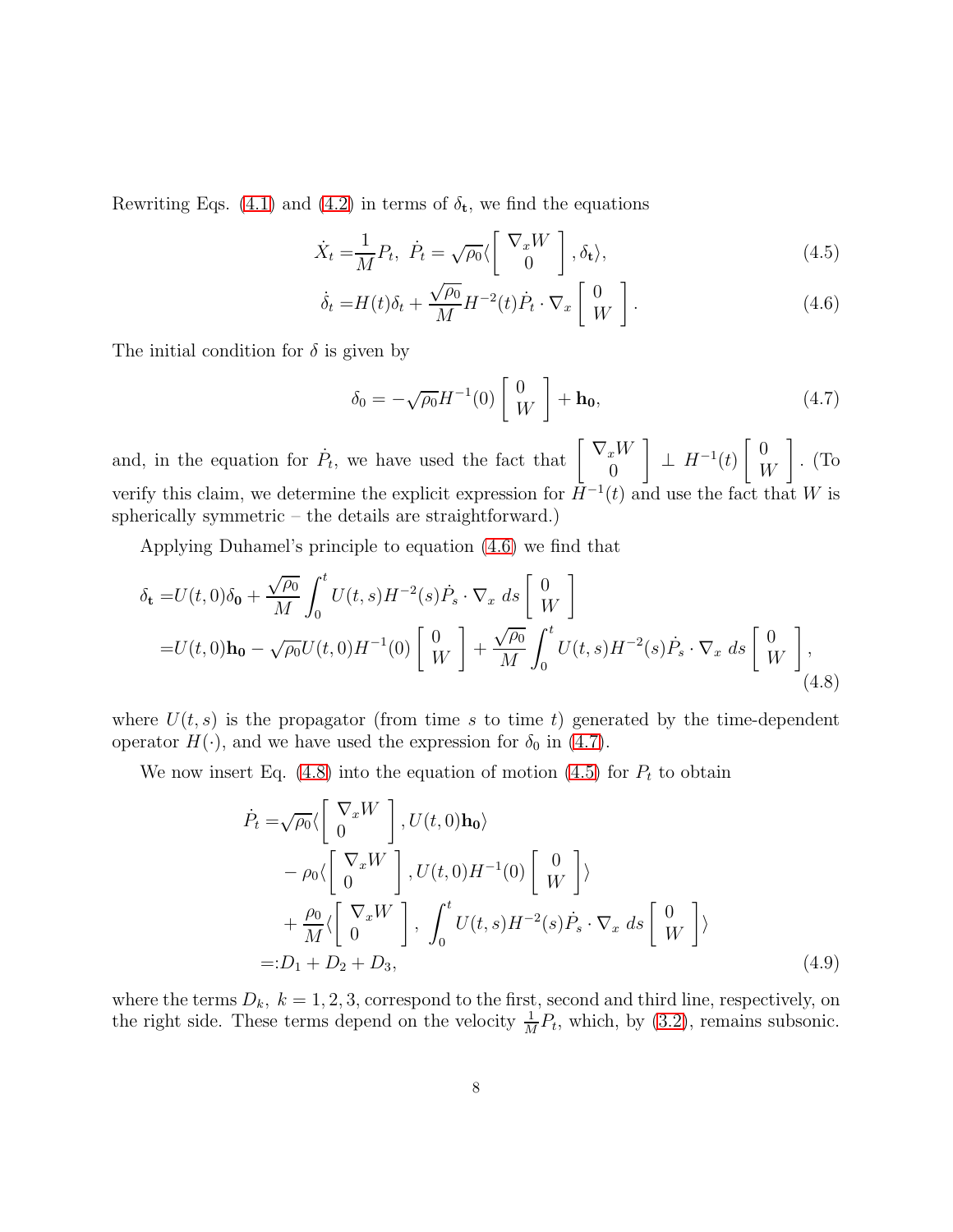In order to have a quantitative measure by how much  $\frac{1}{M}|P_t|$  remains below the speed of sound  $\sqrt{\frac{\lambda}{2n}}$  $\frac{\lambda}{2m}$ , we introduce the quantity

<span id="page-8-2"></span>
$$
\eta := \sup_{t \in [0,\infty)} \frac{\frac{|P_t|}{M}}{\sqrt{\frac{\lambda}{2m}}}.\tag{4.10}
$$

The results in Sect. 3 show that  $0 \leq \eta < 1$ .

The key result of the present section is the following lemma.

<span id="page-8-0"></span>**Lemma 4.1.** There exists a constant  $C(\eta)$ , which is uniformly bounded on any closed subset of  $[0, 1]$  not containing 1, such that,

$$
|D_1(t)| \le C(\eta)(1+t)^{-3}\sqrt{\rho_0} \|(1+x^2)^2 \mathbf{h}_0\|_{\mathcal{H}^2},\tag{4.11}
$$

<span id="page-8-3"></span>
$$
|D_2(t)| \le C(\eta)\rho_0(1+t)^{-3},\tag{4.12}
$$

and

$$
|D_3(t)| \le C(\eta)\rho_0 G(t)(1+t)^{-3}.
$$
\n(4.13)

Here the function  $G$  is defined as

<span id="page-8-4"></span>
$$
G(t) := \max_{0 \le s \le t} (1+s)^3 |\dot{P}_s|. \tag{4.14}
$$

The proof of this lemma is contained in Appendix [A.](#page-10-0)

We now return to equation [\(4.9\)](#page-7-4) for  $\dot{P}_t$ . By definition, the function  $G(t)$  is increasing in t, which implies that, for any  $t \geq 0$ ,

$$
G(t) \le C(\eta) [\sqrt{\rho_0} || (1+x^2)^3 \mathbf{h}_0 ||_{H^2} + \rho_0 + \rho_0 G(t)]. \tag{4.15}
$$

Thus, if  $\rho_0$  is so small that  $C(\eta)\rho_0 \leq \frac{1}{2}$  $\frac{1}{2}$  then

$$
G(t) \le 2C(\eta)[\sqrt{\rho_0}||(1+x^2)^3\mathbf{h}_0||_{\mathcal{H}^2} + \rho_0]
$$

which, in view of the definition of  $G$ , implies that

<span id="page-8-1"></span>
$$
|\dot{P}_t| \le C(1+t)^{-3},\tag{4.16}
$$

for any time  $t \geq 0$ , where C is the finite constant given by the right side of the inequality above.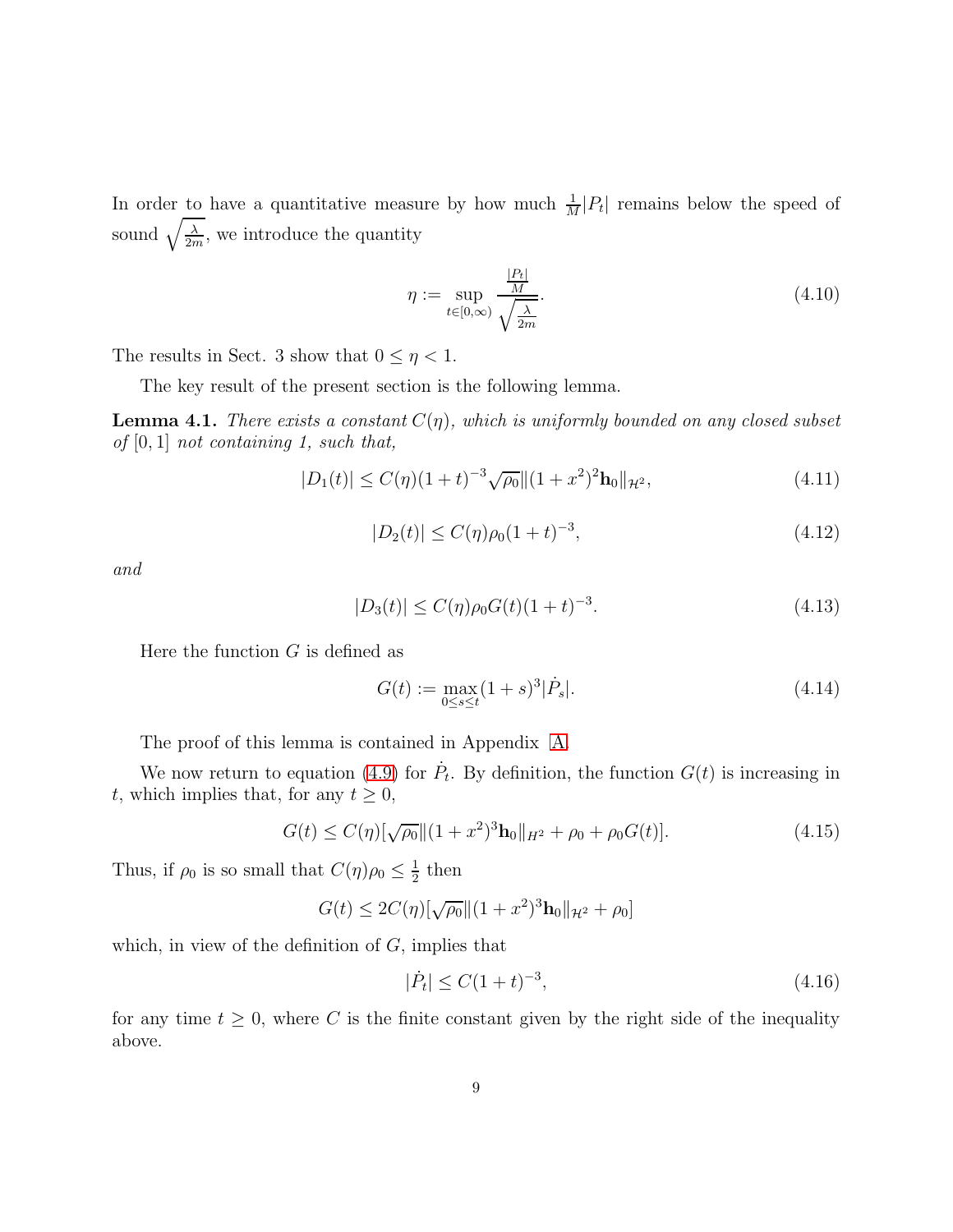Next, we show how Parts (2) and (3) of Theorem 2.1 follow from [\(4.16\)](#page-8-1).

Since, by [\(4.16\)](#page-8-1),  $\dot{P}_t$  is integrable on  $[0, \infty)$ , we conclude that there exists a  $P_\infty \in \mathbb{R}^3$  such that  $P_t \to P_{\infty}$ , as  $t \to \infty$ . This is Part (2) of Theorem 2.1.

The position,  $Y_t$ , of the tracer particle in the inertial coordinate system moving with velocity  $\frac{1}{M}P_{\infty}$  is given by

$$
Y_t := X_t - t \frac{P_{\infty}}{M}.
$$

Its derivative, the velocity of the tracer particle in the moving coordinate system, is obtained from

$$
\dot{Y}_t = \frac{1}{M} [P_t - P_\infty] = -\frac{1}{M} \int_t^\infty \dot{P}_s ds.
$$

Together with the estimate in [\(4.16\)](#page-8-1), this identity implies that

$$
|\dot{Y}_t| \lesssim C(1+t)^{-2},
$$

i.e.,  $\dot{Y}_t$  is integrable in t, which implies that there exists some  $Y_\infty$  such that  $Y_t \to Y_\infty$ , as  $t \to \infty$ . This proves Part (3) of Theorem 2.1.

## <span id="page-9-0"></span>5 The State of the Bose Gas, as  $t \to \infty$ : Proof of Part (4)

In our proof of Part (3) of Theorem 2.1, the function  $h_t := \begin{bmatrix} \text{Re} \beta_t(x+X_t) \\ \text{Im} \beta_t(x+X_t) \end{bmatrix}$  $\text{Im}\beta_t(x+X_t)$ 1 has been written as a sum of two terms,  $\sqrt{\rho_0}H^{-1}(t)$  $\begin{bmatrix} 0 \end{bmatrix}$ W 1 and  $\delta_t$ ; see Eq. [\(4.4\)](#page-6-4). Hence, in order to establish Part (4) of Theorem 2.1, it suffices to prove that

$$
\|(1+|x|)^{-1}\delta_t\|_{\infty} \to 0,
$$
\n(5.1)

as  $t \to \infty$ , with  $\beta_{\infty} = \sqrt{\rho_0} H^{-1}(\infty)$  $\begin{bmatrix} 0 \end{bmatrix}$ W 1

As follows from Eq. [\(4.8\)](#page-7-2) for  $\delta_t$ , we only need to estimate the decay in time of the following three vector functions:  $U_1(t) := U(t,0)$ **h**<sub>0</sub>,  $U_2(t) := U(t,0)H^{-1}(0)$   $\begin{bmatrix} 0 \\ W_1 \end{bmatrix}$ W 1 , and  $U_3(t,s) := U(t,s)H^{-2}(s)$  $\begin{bmatrix} 0 \end{bmatrix}$  $\nabla W$ 1 .

.

In these estimates it is used that the potential  $W$  is smooth and of rapid decay at spatial infinity.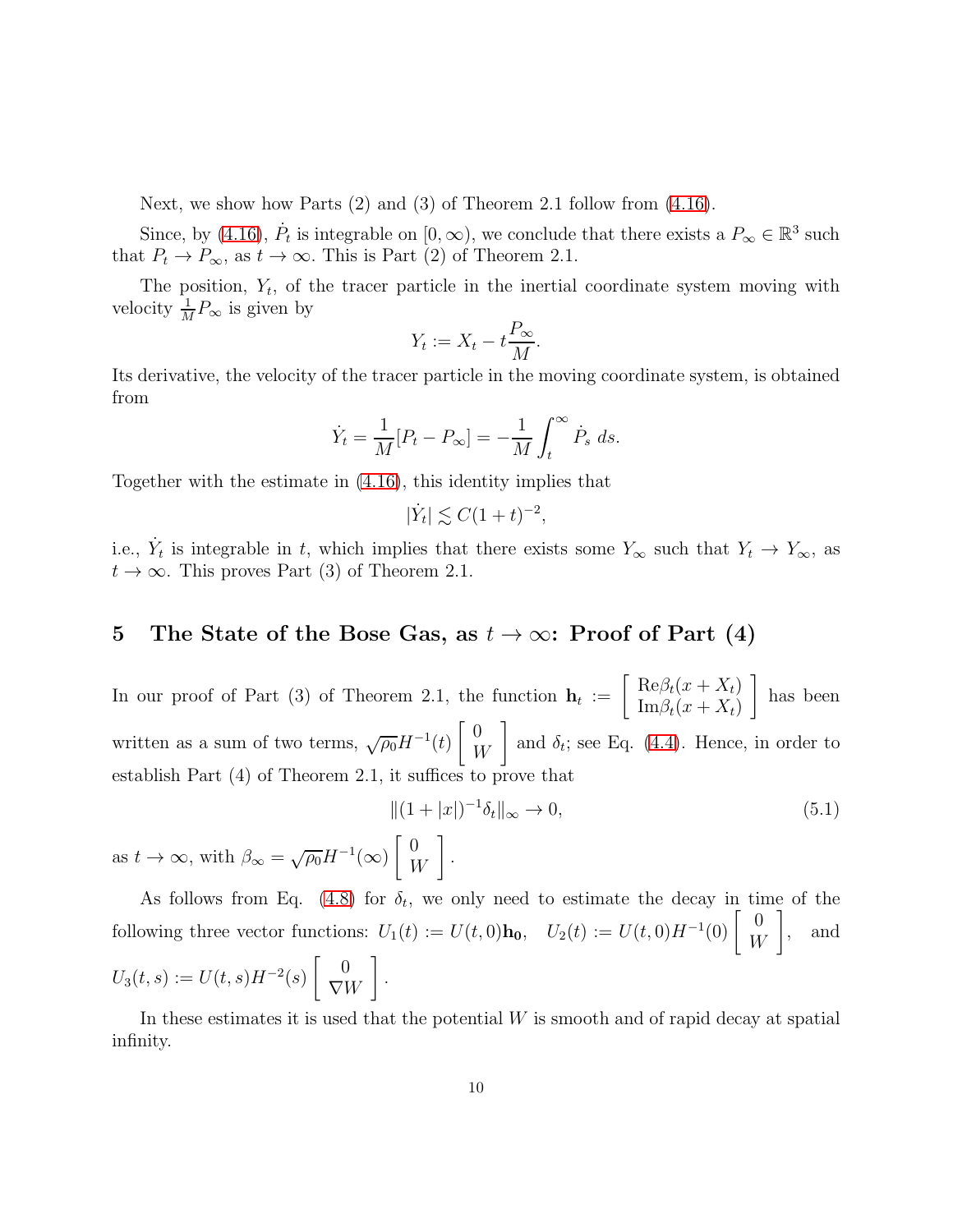<span id="page-10-1"></span>Proposition 5.1.

$$
||(1+|x|)^{-1}U_1(t)||_{\infty} \lesssim (1+t)^{-1}||(1+x^2)^3\mathbf{h}_0||_{H^2}.
$$
 (5.2)

$$
||(1+|x|)^{-1}U_2(t)||_{\infty} \lesssim (1+t)^{-1},
$$
\n(5.3)

and

$$
||(1+|x|)^{-1}U_3(t,s)||_{\infty} \lesssim (1+t-s)^{-1}.
$$
\n(5.4)

This proposition is proven in Appendix B.

Next, we use Proposition [5.1](#page-10-1) to complete our proof of decay estimates on  $\delta_t$  in a weighted  $L^{\infty}$ -space, thus establishing Part (4) of Theorem 2.1. Taking the  $||(1 + |x|)^{-1}(\cdot)||_{\infty}$  - norm of both sides of Eq. [\(4.8\)](#page-7-2) and then using Proposition [5.1,](#page-10-1) we conclude that

$$
||(1+|x|)^{-1}\delta_t||_{\infty} \lesssim \sum_{k=1}^2 ||(1+|x|)^{-1}U_k(t)||_{\infty} + \int_0^t ||(1+|x|)^{-1}U_3(t,s)||_{\infty}|\dot{P}_s| ds
$$
  

$$
\lesssim (1+t)^{-1} + \int_0^t (1+t-s)^{-1}|\dot{P}_s| ds
$$
  

$$
\lesssim (1+t)^{-1}
$$

<span id="page-10-0"></span>which is the desired estimate.

## A Proof of Lemma [4.1](#page-8-0)

In what follows we start by recasting the expressions appearing in Lemma 4.1 in a convenient form. Subsequently we sketch the main ideas of the proof.

A key element of the proof will be to understand the propagator  $U(t, s)$  from time s to time t generated by  $H(t)$ . The operator  $H(t)$  is the sum of two terms

$$
H(t) = H_0 + \frac{P_t}{M} \cdot \nabla_x,
$$

where  $H_0$  is given by

$$
H_0 := \left[ \begin{array}{cc} 0 & -\frac{1}{2m}\Delta \\ -(-\frac{1}{2m}\Delta + \lambda) & 0 \end{array} \right].
$$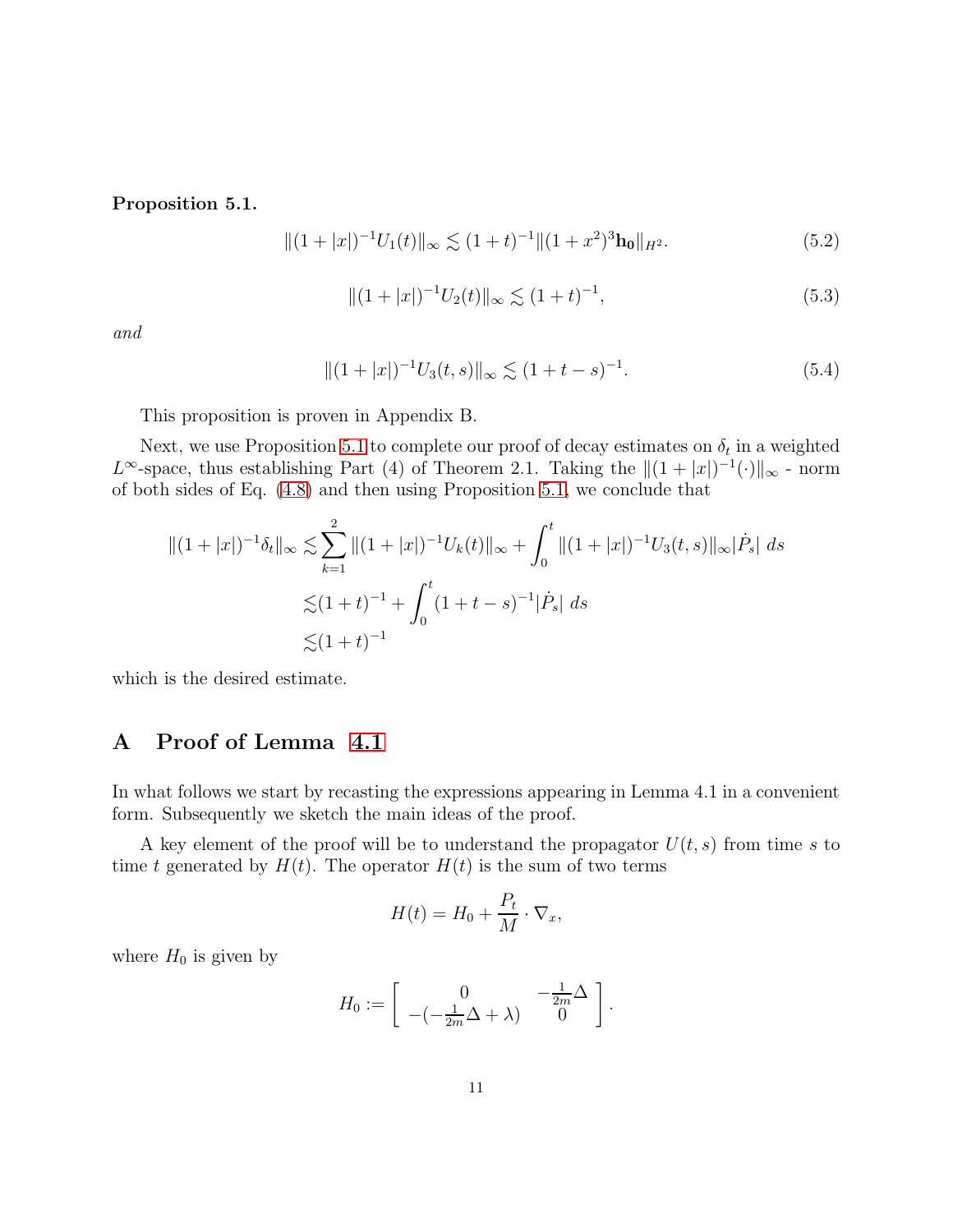The observation that these two terms commute enables us to derive an explicit expression for  $U(t, s)$ :

$$
U(t,s) = e^{H_0(t-s)} e^{(X_t - X_s) \cdot \nabla_x}.
$$
\n(A.1)

In our calculations, it is useful to diagonalize the matrix operator  $H_0$  and hence the operator  $e^{H_0(t-s)}$ , which, by Eq. (A.1), leads to the diagonalisation of the propagator  $U(t, s)$ .

To simplify our notations, we use units such that

<span id="page-11-0"></span>
$$
2m = \lambda = 1. \tag{A.2}
$$

We define a  $2 \times 2$  matrix operator, A, by

$$
A := \left[ \begin{array}{cc} \sqrt{-\Delta} & \sqrt{-\Delta} \\ i\sqrt{-\Delta+1} & -i\sqrt{-\Delta+1} \end{array} \right]. \tag{A.3}
$$

By Fourier transformation and direct computation we find that

$$
A^{-1} = -\frac{1}{2i}L^{-1} \begin{bmatrix} -i\sqrt{-\Delta+1} & -\sqrt{-\Delta} \\ -i\sqrt{-\Delta+1} & \sqrt{-\Delta} \end{bmatrix}
$$

and

$$
A^{-1}e^{H_0(t-s)}A = \begin{bmatrix} e^{iL(t-s)} & 0\\ 0 & e^{-iL(t-s)} \end{bmatrix}
$$

with  $L$  given by

$$
L:=\sqrt{-\Delta+1}\sqrt{-\Delta}.
$$

Inserting one of the identities  $A^{-1}A = AA^{-1} = Id_{2\times 2}$  at appropriate places in the terms  $D_1$ ,  $D_2$  and  $D_3$  of Eq. [\(4.9\)](#page-7-4), we obtain the expressions

$$
D_1(t) = -\text{Re}\langle \sqrt{-\Delta} \nabla_x W, \ ie^{itL} e^{(X_t - X_0) \cdot \partial_x} L^{-1} [i\sqrt{-\Delta + 1} \ \text{Re}\beta_0 + \sqrt{-\Delta} \ \text{Im}\beta_0] \rangle, \tag{A.4}
$$

$$
D_2(t) = -\rho_0 \text{Re}\langle \sqrt{-\Delta} \nabla_x W, \ e^{itL} e^{(X_t - X_0)\cdot \nabla_x} [L - i\frac{P_0}{M} \cdot \partial_x]^{-1} [-\Delta + 1]^{-\frac{1}{2}} W \rangle, \tag{A.5}
$$

and

$$
D_3(t) = -\frac{\rho_0}{M} \text{Re } i \langle \sqrt{-\Delta} \nabla_x W, \int_0^t e^{i(t-s)L} e^{(X_t - X_s) \cdot \nabla_x} [L - i\frac{P_s}{M} \cdot \partial_x]^{-2} [-\Delta + 1]^{-\frac{1}{2}} P_s \cdot \nabla_x W \, ds \rangle. \tag{A.6}
$$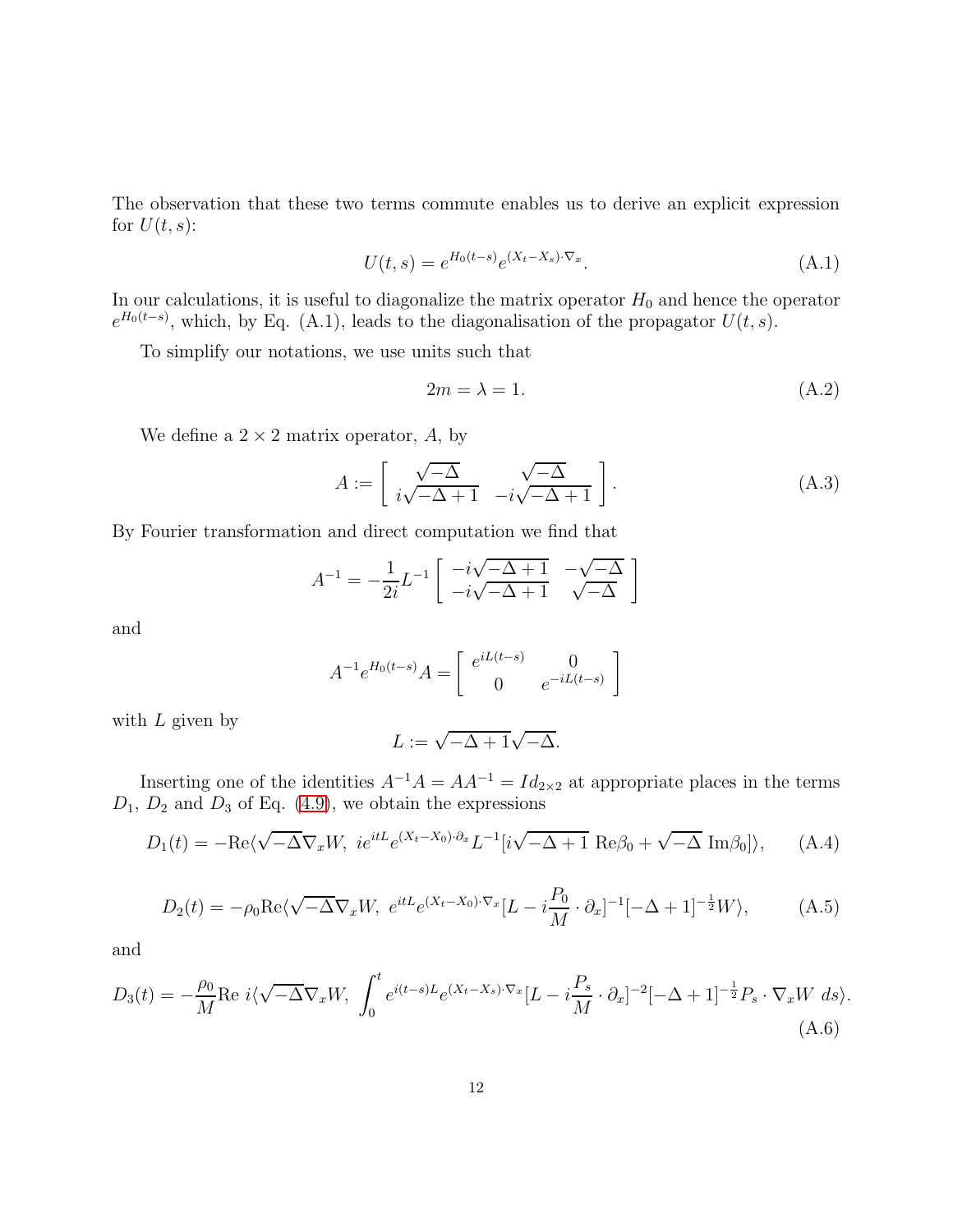To prove decay estimates on these terms we use that  $e^{i(t-s)L}e^{(X_t-X_s)\cdot \nabla_x}$  and  $e^{itL}e^{(X_t-X_0)\cdot \nabla_x}$ are oscillatory operators in momentum space. More precisely, we Fourier-transform the functions inside the scalar products on the right sides of Eqs.  $(A.4) - (A.6)$ , and then employ standard integration-by-parts techniques.

We start with analyzing  $D_1$ . Without loss of generality, we assume that

$$
(Xt - X0) \cdot \nabla_x = |Xt - X0| \partial_{x_3}.
$$
\n(A.7)

After Fourier transformation, and by introducing polar coordinates, we obtain

$$
D_1(t) = Re \int_0^{2\pi} \int_0^{\pi} \int_0^{\infty} e^{it\rho[\sqrt{1+\rho^2} - \frac{|X_t - X_0|}{t}cos\theta]} \rho^3 F_1(\rho, \theta, \alpha) d\rho d\theta d\alpha + Re \int_0^{2\pi} \int_0^{\pi} \int_0^{\infty} e^{it\rho[\sqrt{1+\rho^2} - \frac{|X_t - X_0|}{t}cos\theta]} \rho^4 F_2(\rho, \theta, \alpha) d\rho d\theta d\alpha,
$$

where  $F_1 := \sin\theta \,\overline{\hat{W}} \, \text{Re}\,\hat{\beta}_0 \, n(\theta,\alpha)$  and  $F_2 := -i \frac{\sin\theta \, \hat{W} \, \text{Im}\,\hat{\beta}_0}{\sqrt{1+\sigma^2}}$  $\frac{W \operatorname{Im} \beta_0}{1+\rho^2} n(\theta, \alpha)$ , and n is the unit vector

<span id="page-12-2"></span>
$$
n(\theta, \alpha) := (cos\alpha sin\theta, sin\alpha sin\theta, cos\theta)^{T}
$$
 (A.8)

Obviously  $F_1$  and  $F_2$  are complex-valued functions whose smoothness and decay rate at  $\rho = \infty$  are determined by those of W, Re $\beta_0$  and Im $\beta_0$ .

To prove an appropriate decay estimate we integrate by parts in the variable  $\rho$ , using the recipe

$$
e^{it\rho[\sqrt{1+\rho^2}-\frac{|X_t-X_0|}{t}cos\theta]} = \frac{1}{it}\frac{1}{\sqrt{1+\rho^2}+\frac{\rho^2}{\sqrt{1+\rho^2}}-\frac{|X_t-X_0|}{t}cos\theta}\partial_{\rho}e^{it\rho[\sqrt{1+\rho^2}-\frac{|X_t-X_0|}{t}cos\theta]}.
$$
 (A.9)

The denominator,  $\sqrt{1 + \rho^2} + \frac{\rho^2}{\sqrt{1 + \rho^2}} - \frac{|X_t - X_0|}{t}$  $\frac{-\Lambda_0}{t}$ cos  $\theta$ , on the right side can be seen to be strictly and uniformly positive by using the observation that, for  $\eta < 1$  (see [\(4.10\)](#page-8-2)), we have that

<span id="page-12-1"></span><span id="page-12-0"></span>
$$
\frac{|X_t - X_0|}{t}\cos\theta \le \eta < 1,\tag{A.10}
$$

as follows by inserting [\(4.10\)](#page-8-2) into  $\frac{|X_t - X_0|}{t} = \frac{1}{t}$  $\frac{1}{t}$ |  $\int_0^t$  $P_{s}$  $\frac{P_s}{M}$  ds. (We note that the speed of sound,  $\sqrt{\lambda}$  $\frac{\lambda}{2m}$ , is = 1, because we have assumed that  $2m = \lambda = 1$ .) Consequently

$$
0 < \frac{1}{\sqrt{1+\rho^2} + \frac{\rho^2}{\sqrt{1+\rho^2}} - \frac{|X_t - X_0|}{t} \cos \theta} \le \frac{1}{1-\eta}.\tag{A.11}
$$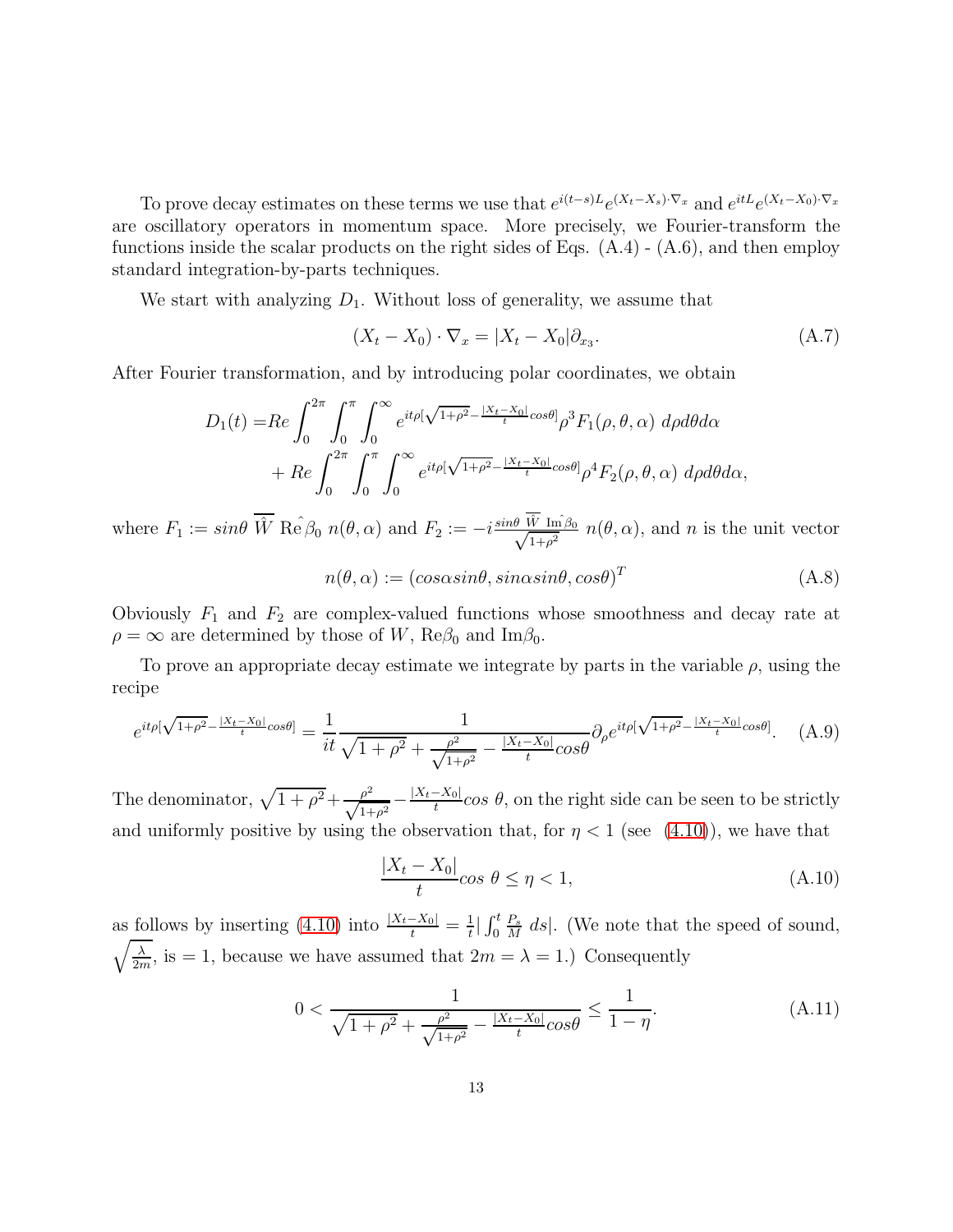The factors  $\rho^3$ ,  $\rho^4$ , respectively, appearing in the integrands of the two terms for  $D_1(t)$ enable us to integrate by parts three times, the boundary terms being zero, and we find that

$$
|D_1(t)| \lesssim t^{-3} C(\eta) ||(1+|x|^2)^2 \beta_0||_{\mathcal{H}^2},
$$

where  $C(\eta)$  comes from controlling the denominator in  $(A.9)$  (see also  $(A.11)$ ). It is quite tedious, albeit not difficult, to understand how the factor  $||(1 + |x|^2)^2 \beta_0||_{\mathcal{H}^2}$  emerges from these calculations. We skip details and refer to a previous paper [\[2\]](#page-16-0), where a very similar problem has been dealt with in a general setting.

A direct argument shows that

$$
|D_1(t)| \lesssim C(\eta) \|(1+|x|^2)^2 \beta_0\|_{\mathcal{H}^2},
$$

which implies that our estimates do not blow up at  $t = 0$ .

The last two estimates clearly imply the desired bound [\(4.11\)](#page-8-3).

*Bound on*  $D_2(t)$ : After Fourier transformation and introduction of polar coordinates, as in our analysis of  $D_1(t)$ , we obtain that

$$
D_2(t) = \rho_0 \text{Re } i \int_0^{2\pi} \int_0^{\pi} \int_0^{\infty} e^{it\rho[\sqrt{1+\rho^2} - \frac{|X_t - X_0|}{t} \cos \theta]} \rho^3 F(\rho^2, \theta, \alpha) d\rho d\theta d\alpha.
$$

The key observation is that the function

$$
F := [\sqrt{1+\rho^2} - \frac{P_0}{M} \cdot f(\theta, \alpha)]^{-1} (1+\rho^2)^{-1} |\hat{W}|^2 n(\theta, \alpha),
$$

with  $n(\theta, \alpha)$  defined in  $(A.8)$ , is a *real-valued, smooth* function of fast decay, which follows from the fact that, under our hypotheses on the potential  $W$ ,  $|\hat{W}|^2$  is real, spherically symmetric, smooth (in  $\rho^2$ ) and of fast decay. Thanks to the presence of "Re i" in front of the integrations on the right side, we may extend the range of  $\rho$  from  $[0, \infty)$  to  $(-\infty, \infty)$  and obtain

$$
D_2(t) = \frac{1}{2}\rho_0 \text{Re } i \int_0^{2\pi} \int_0^{\pi} \int_{-\infty}^{\infty} e^{it\rho[\sqrt{1+\rho^2} - \frac{|X_t - X_0|}{t}cos\theta]} \rho^3 F(\rho^2, \theta, \alpha) d\rho d\theta d\alpha.
$$
 (A.12)

This enables us to use the recipe in [\(A.9\)](#page-12-0) to integrate by parts as many times as needed, which then yields the desired estimate

<span id="page-13-1"></span><span id="page-13-0"></span>
$$
|D_2(t)| \lesssim \rho_0 C(\eta)(1+t)^{-3}.\tag{A.13}
$$

Finally, we turn to the proof of our bound on the term  $D_3$ , which has the form

$$
D_3(t) = \rho_0 \int_0^t K(t, s) \cdot P_s \, ds. \tag{A.14}
$$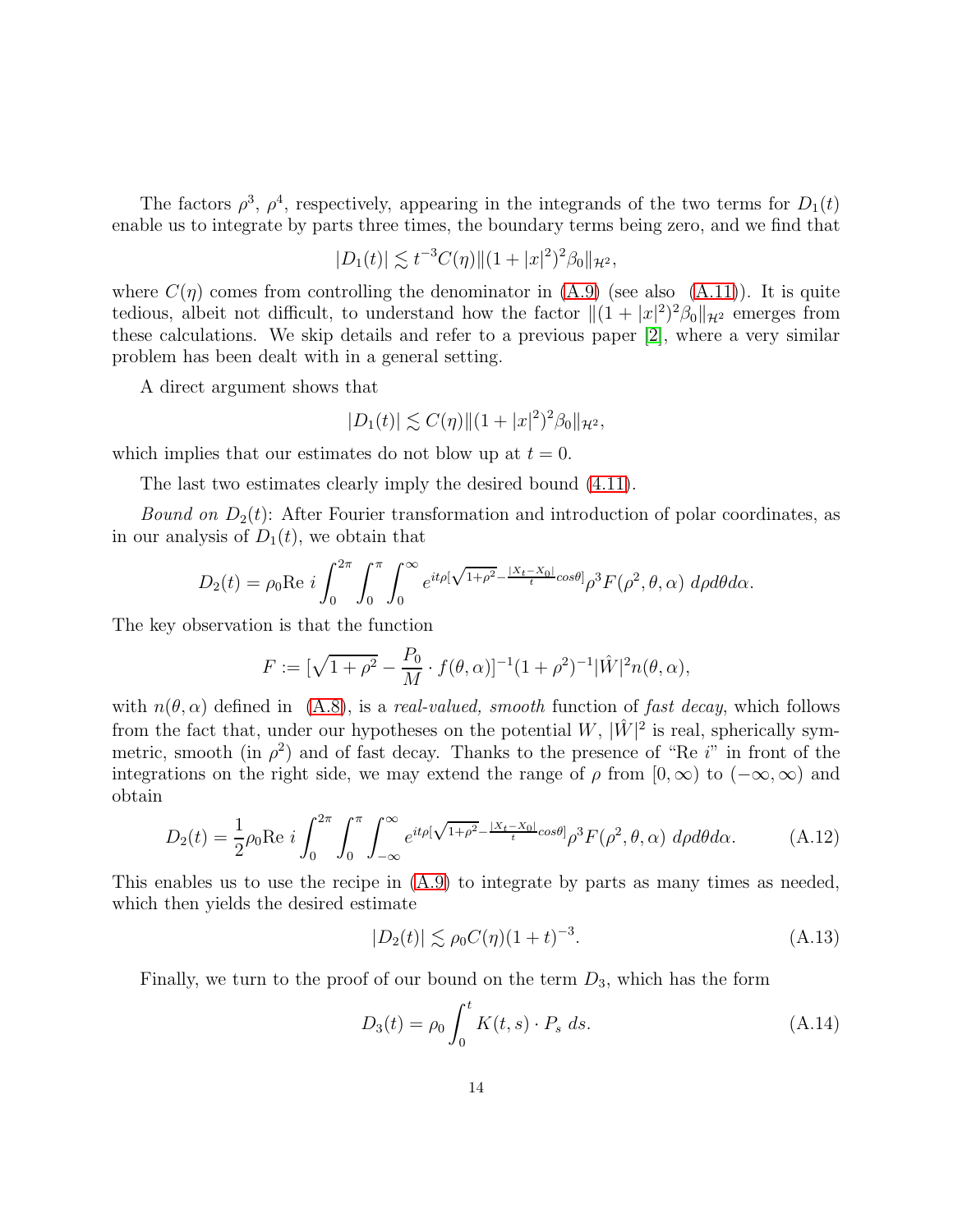By arguments very similar to those used in the analysis of  $D_2$ , before  $(A.12)$ , we find that

$$
K(t,s) = Re \int_0^{2\pi} \int_0^{\pi} \int_{-\infty}^{\infty} e^{i(t-s)\rho[\sqrt{1+\rho^2} - \frac{|X_t - X_s|}{t-s}cos\theta]} \rho^2 F_2(\rho^2, \theta, \alpha) d\rho d\theta d\alpha,
$$

where  $F_2$  is a real-valued, smooth function of rapid decay, found after a similar analysis as in  $D_2$ . Here we rotate the axis to make  $(X_t - X_s) \cdot \partial_x$  to be  $|X_t - X_s| \partial_{x_3}$ .

As in our analysis of  $D_2$ , we integrate by parts three times and then apply a direct estimate to obtain

$$
|K(t,s)| \lesssim C(\eta)(1+t-s)^{-3}.\tag{A.15}
$$

Plugging this into [\(A.14\)](#page-13-1) we find that

$$
|D_3(t)| \lesssim \rho_0 C(\eta) \int_0^t (1+t-s)^{-3} |\dot{P}_s| ds
$$
  
\n
$$
\lesssim \rho_0 C(\eta) \int_0^t (1+t-s)^{-3} (1+s)^{-3} ds G(t)
$$
  
\n
$$
\lesssim \rho_0 C(\eta) (1+t)^{-3} G(t),
$$

<span id="page-14-0"></span>with  $G$  as in  $(4.14)$ .

## B Proof of Proposition [5.1](#page-10-1)

The idea underlying our proof is not very difficult. We exploit the dispersive nature of the propagators  $U(t, s)$  to prove that  $\delta_t$  tends to 0, as  $t \to \infty$ , in a weighted  $L^{\infty}$  norm. In what follows, we discuss this idea in some detail.

As in Appendix [A,](#page-10-0) we assume that  $2m = \lambda = 1$ .

We start by deriving simple expressions for  $U(t, s)H^{-n}(s)$ ,  $n = 0, 1, 2$ . The matrix A defined in [\(A.3\)](#page-11-0) can be used to diagonalize these three operators:

$$
U(t,s)H^{-n}(s)
$$
\n
$$
=AA^{-1}U(t,s)A[A^{-1}H(s)A]^{-n}A^{-1}
$$
\n
$$
=A\begin{bmatrix} e^{i(t-s)L}e^{(X_t-X_s)\cdot\nabla_x}[iL + \frac{P_s}{M}\cdot\partial_x]^{-n} & 0\\ 0 & e^{-i(t-s)L}e^{(X_t-X_s)\cdot\partial_x}[-iL + \frac{P_s}{M}\cdot\nabla_x]^{-n} \end{bmatrix}A^{-1}
$$
\n
$$
= \begin{bmatrix} K_1(t,s,n), & K_2(t,s,n) \\ K_3(t,s,n), & K_1(t,s,n) \end{bmatrix}
$$
\n(B.2)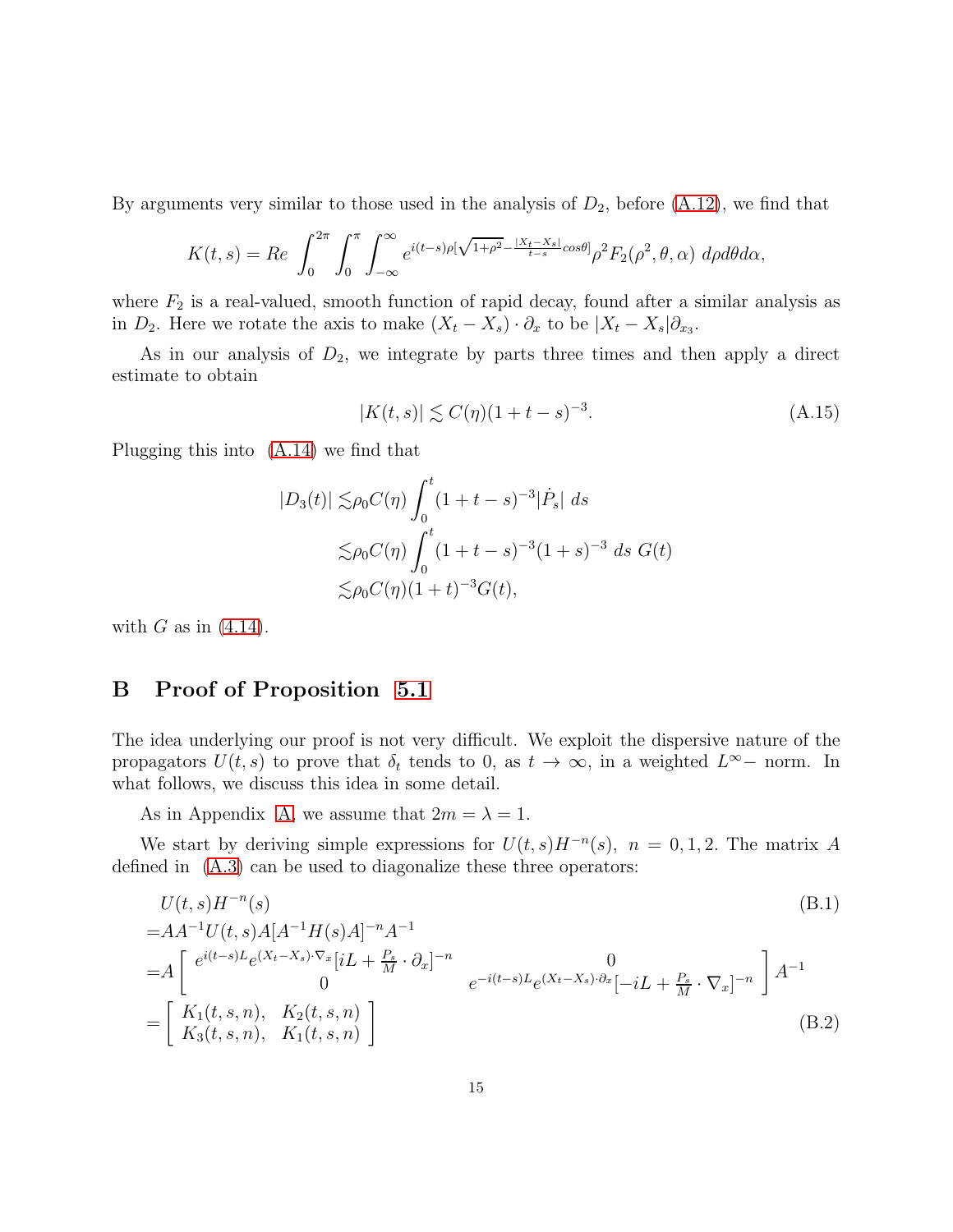with

$$
K_1 := \frac{1}{2} \{ e^{i(t-s)L} e^{(X_t - X_s) \cdot \nabla_x} [iL + \frac{P_s}{M} \cdot \nabla_x]^{-n} + e^{-i(t-s)L} e^{(X_t - X_s) \cdot \nabla_x} [-iL + \frac{P_s}{M} \cdot \nabla_x]^{-n} \},
$$
  

$$
K_2 := \frac{\sqrt{-\Delta}}{2i\sqrt{-\Delta+1}} e^{i(t-s)L} e^{(X_t - X_s) \cdot \nabla_x} [iL + \frac{P_s}{M} \cdot \nabla_x]^{-n}
$$
  

$$
- \frac{\sqrt{-\Delta}}{2i\sqrt{-\Delta+1}} e^{-i(t-s)L} e^{(X_t - X_s) \cdot \nabla_x} [-iL + \frac{P_s}{M} \cdot \nabla_x]^{-n}
$$

and

$$
K_3 := -\frac{\sqrt{-\Delta+1}}{2i\sqrt{-\Delta}} e^{i(t-s)L} e^{(X_t - X_s)\cdot \nabla_x} [iL + \frac{P_s}{M} \cdot \nabla_x]^{-n}
$$

$$
+ \frac{\sqrt{-\Delta+1}}{2i\sqrt{-\Delta}} e^{-i(t-s)L} e^{(X_t - X_s)\cdot \nabla_x} [-iL + \frac{P_s}{M} \cdot \nabla_x]^{-n}.
$$

Among all the terms to be analyzed we choose to study the following one

<span id="page-15-0"></span>
$$
D := \frac{\sqrt{-\Delta+1}}{\sqrt{-\Delta}} e^{itL} e^{(X_t - X_0)\cdot \nabla_x} Re\beta_0,
$$
\n(B.3)

which is a component of the vector function  $U_1(t)$  introduced in Sect. 5. All other terms can be estimated in a very similar way, the estimates being somewhat easier.

We propose to prove the estimate

$$
\|(1+|x|)^{-1}D\|_{\infty} \lesssim \|(-\Delta+1)^{\frac{3}{2}}(1+|x|^{2})^{\frac{5}{2}}Re\beta_0\|_{2}.
$$
 (B.4)

By Fourier transformation we have that

$$
D = \frac{1}{(2\pi)^3} \int_{\mathbb{R}^3} e^{ik \cdot x} \frac{\sqrt{2 + |k|^2}}{|k|} e^{it[|k| \sqrt{1 + |k|^2} - \frac{|X_t - X_0|}{t} k_3]} \widehat{Re\beta_0} d^3k,
$$

Introducing polar coordinates we obtain

$$
D = C \int_0^{2\pi} \int_0^{\pi} \int_0^{\infty} e^{i\rho f(\theta,\alpha)\cdot x} e^{it\rho [1 + \sqrt{1 + \rho^2} - \frac{|X_t - X_0|}{t} \cos \theta]} \rho F(\rho,\theta,\alpha) \ d\rho d\theta d\alpha,
$$

for some constant  $C \in \mathbb{C}$ , where  $F = \sqrt{1 + \rho^2} \sin \theta \widehat{Re\beta_0}$ , and  $f(\theta, \alpha) \in \mathbb{R}^3$  is a real vector.